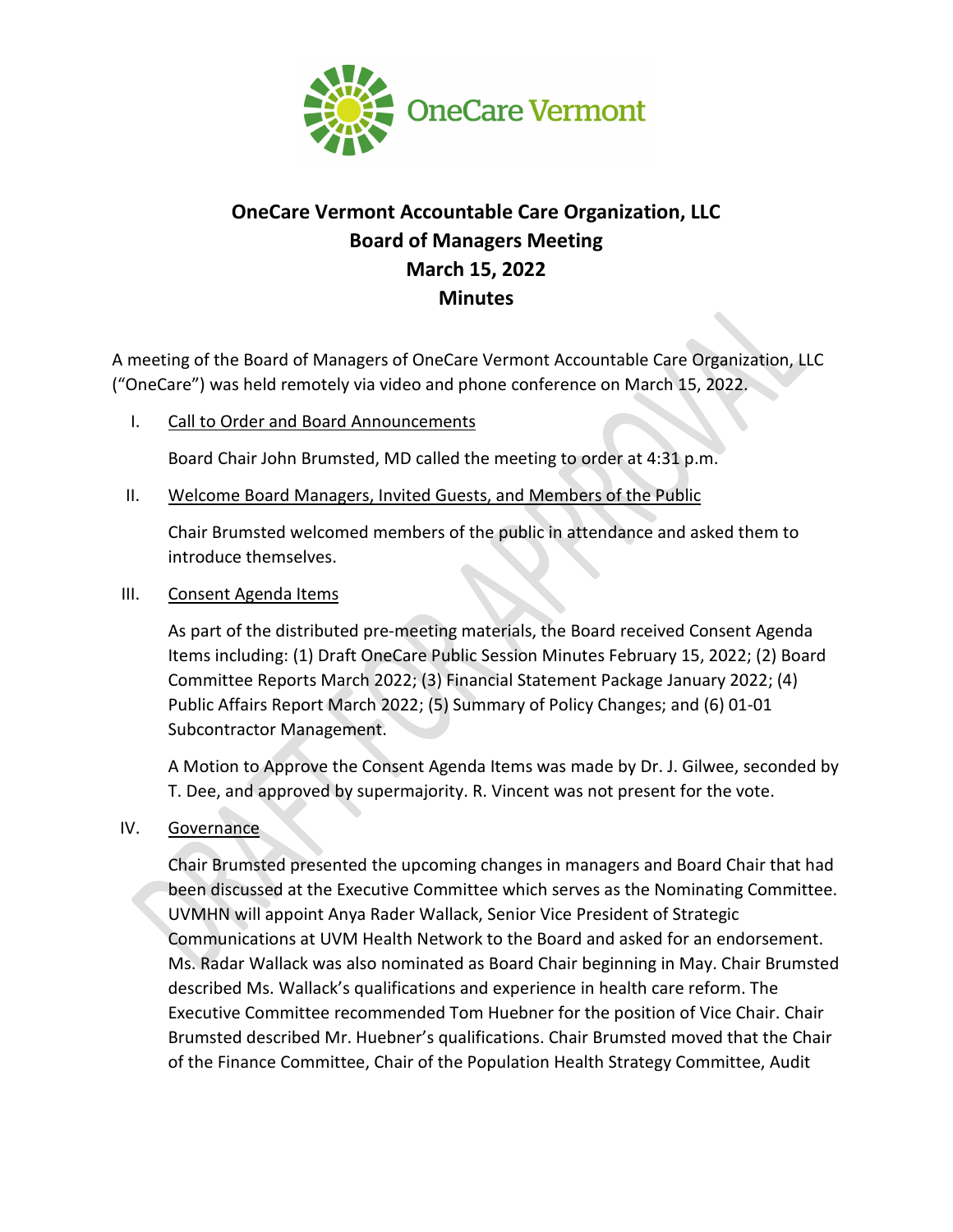Committee, Board Chair, and Board Vice Chair be ex officio members of the Executive Committee. Board Managers described their support for the nominees.

A Motion to Endorse the Appointment of Anya Rada Wallack to the board and to elect her Chair as of May 1, 2022 was made by Dr. T Sadkin, seconded by Dr. J. Gilwee, and approved by supermajority.

A Motion to Appoint T. Huebner as Board Vice Chair was made by Dr. J. Brumsted, seconded by D. Bennett, and approved by supermajority. T. Huebner recused himself from the vote.

A Motion to Appoint Standing Committee Chairs, Board Chair, and Board Vice Chair as ex officio members of the Executive Committee was made by Dr. J. Brumsted, seconded by S. LeBlanc, and approved by supermajority.

## V. Diversity, Equity, and Inclusion Data Update

Josiah Mueller, Director of Value Based Care, presented to the Board about the Social Determinants of Health (SDoH) data available to OneCare. These data are used to create health risk geographic heat maps which will be used in quarterly Health Service Area consultations. Carrie Wulfman, MD, Chief Medical Officer of OneCare, described the challenges in collecting SDoH data in the clinic setting including inconsistent tools, lack of standardization and relationships.

The Board discussed ways to apply SDoH data to identify risk and improve population health.

## VI. 2022 Medicare Advantage Penetration in Vermont

Tom Borys, VP of Finance presented to the Board about the market penetration of Medicare Advantage plans in Vermont in comparison to national trends. He also discussed the impact of Medicare Advantage plans on scale target goals.

The Board discussed its experiences with Medicare Advantage plans and whether it may be possible to attribute Medicare Advantage patients to the ACO by contracting with the payers or with CMS.

## VII. Public Comment

Andrea Wicher, Director of Population Health and Community Health in Rutland, gave public comment requesting the board review the extent to which specific SDoH tools are currently used by ACO participants.

#### VIII. Move to Executive Session

A Motion to Approve the Resolution to Move to Executive Session was made by S. May, seconded by J. Sayles and was approved by a unanimous vote.